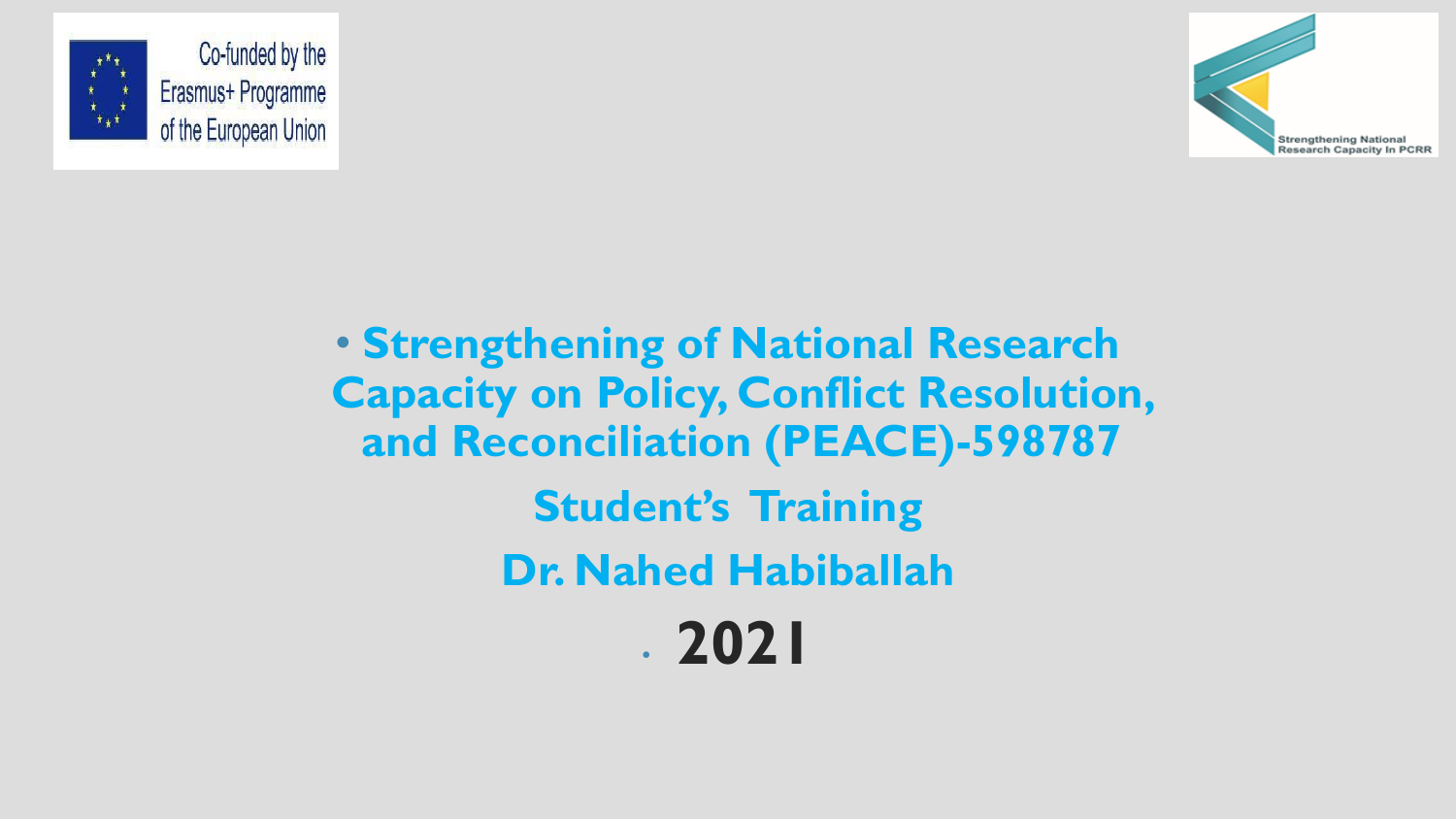# HISTORICAL EVOLUTION OF THE FIELD OF CR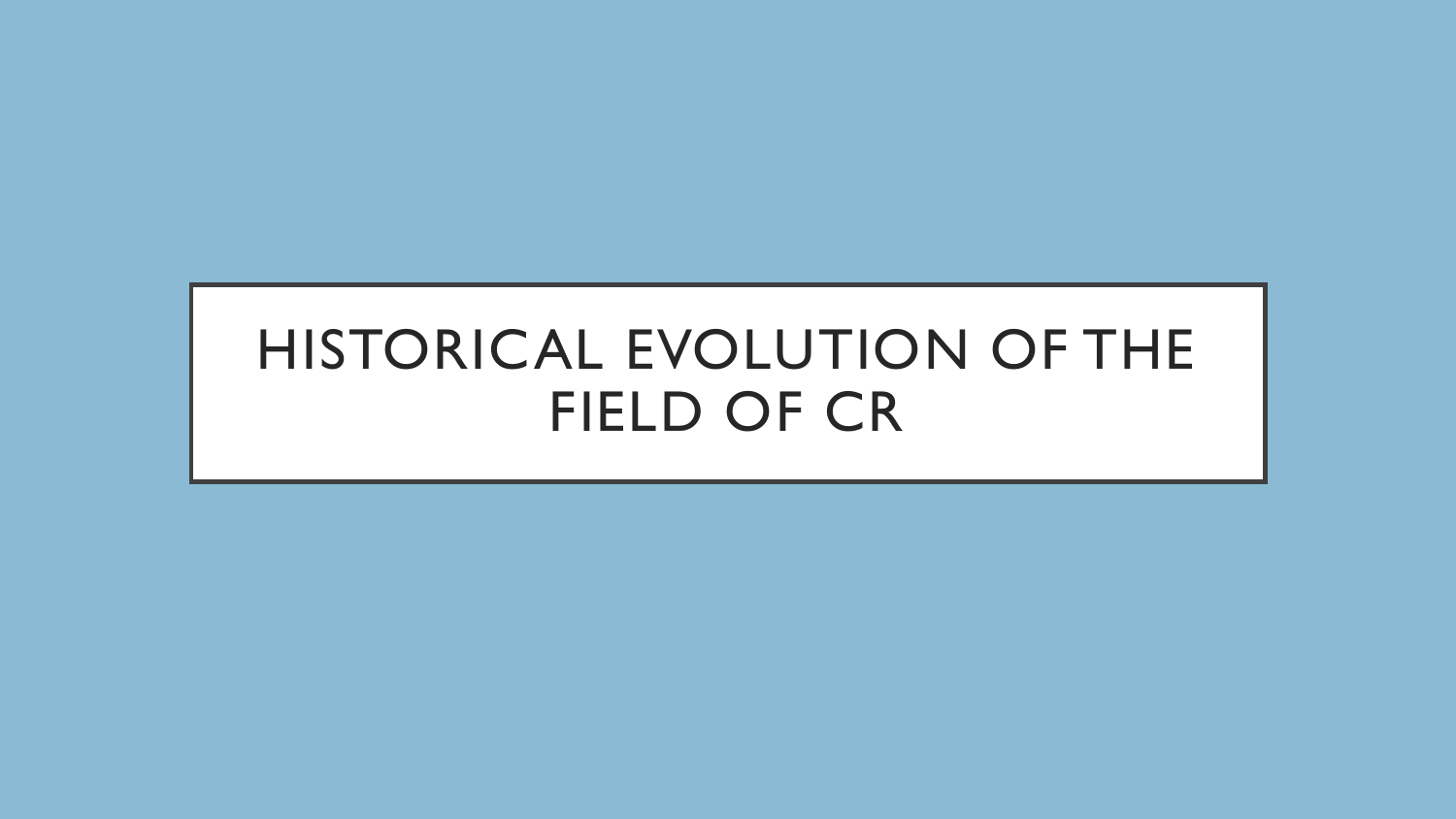#### **CONFLICT** RESOLUTION

Developed through 5 stages of intergenerational development & practices:

- 1. 1 st Generation 1918-1945
- 2. 2<sup>nd</sup> Generation: 1945-1965 (Foundations)
- 3. 3<sup>rd</sup> Generation 1965-1985 (Consolidation)
- 4. 4<sup>th</sup> Generation: 1985-2005 (reconstruction)
- 5.  $5<sup>th</sup>$  generation the C21<sup>st</sup> (the cosmopolitans)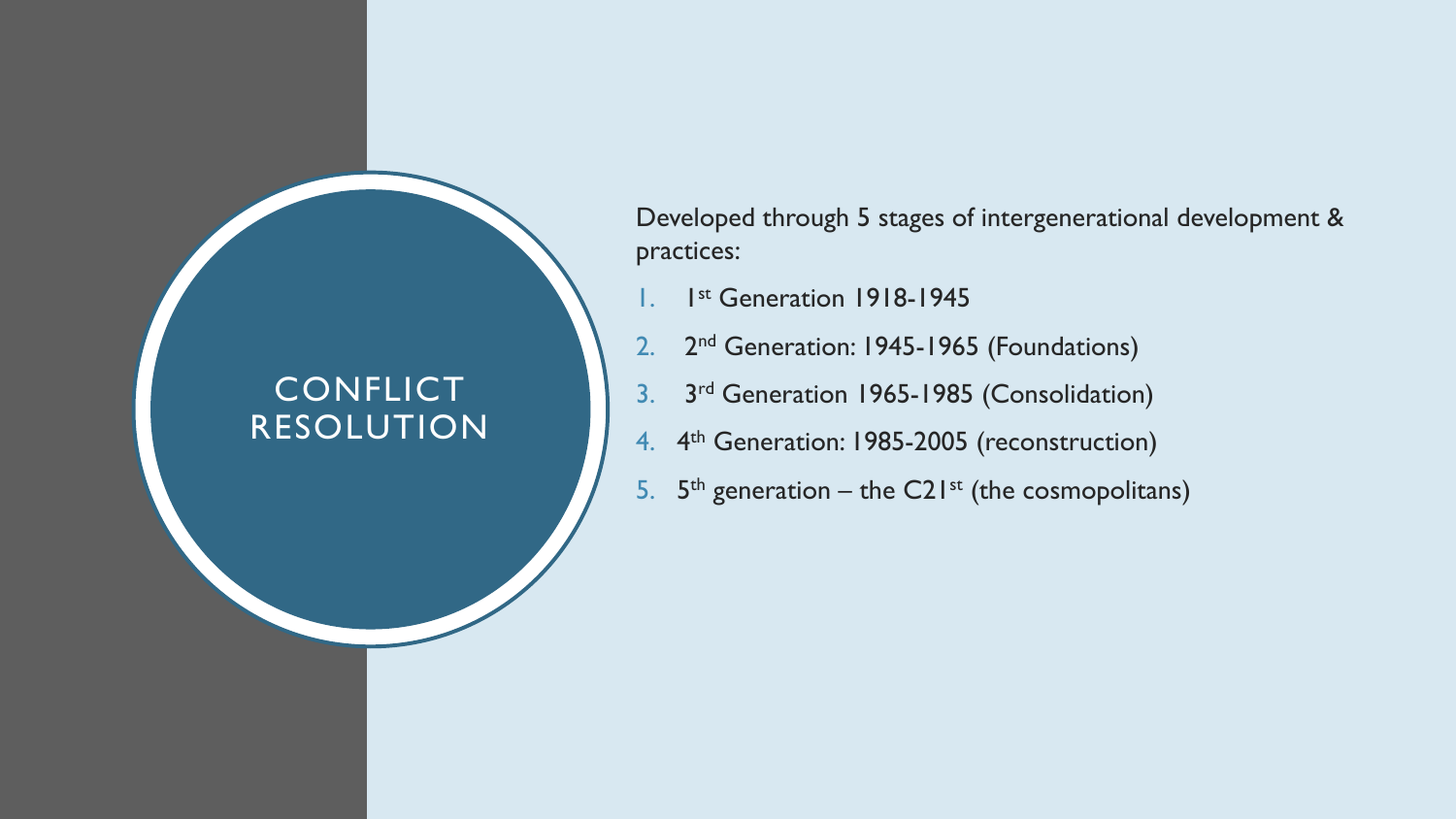### 1 ST GENERATION 1918-1945

- Failure to prevent the outbreak of WWI
- Motivated scholars and activist to promote a "science" of peace
- For a firmer basis for preventing future wars
- Roots of thinking about conflict/peace after 1918 war which led to the establishment of International Relations as an academic discipline
- Advocates from the natural sciences (critical of the contribution of science) & medical professional (understood physical & Mental costs of war)
- Many promoted a multidisciplinary approach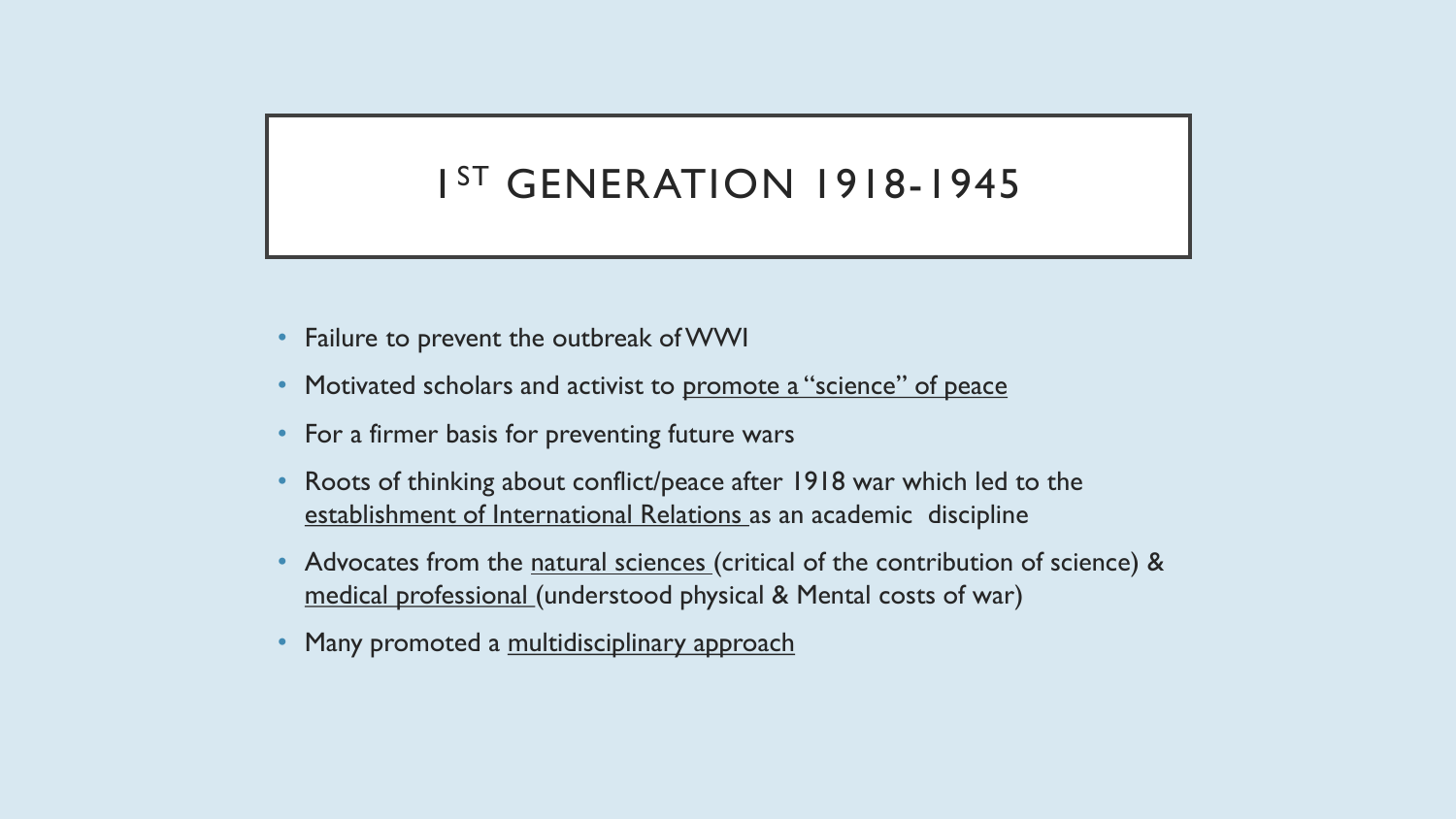#### 2 ND GENERATION: 1945-1965 (FOUNDATIONS)

- Institutional growth post 1945 (threat of nuclear weapons)
- First institutions appeared between 1945-1965 (Post Hiroshima)
- War as an inherent in the sovereign state system should be prevented
- Through reform of international organizations, data collection and analysis to advance **scientific knowledge** (Bouldings in N. America – social data stations [network of *weather stations] –* gather political, social, economic data to produce indicators) – Conflict research
- Galtung in Europe (distinction between more limited agenda of conflict research and the more overarching peace research. Made Distinctions between direct violence, structural violence and cultural violence, as well as positive (overcoming structural and cultural violence) & Negative peace(conflict resolution agenda)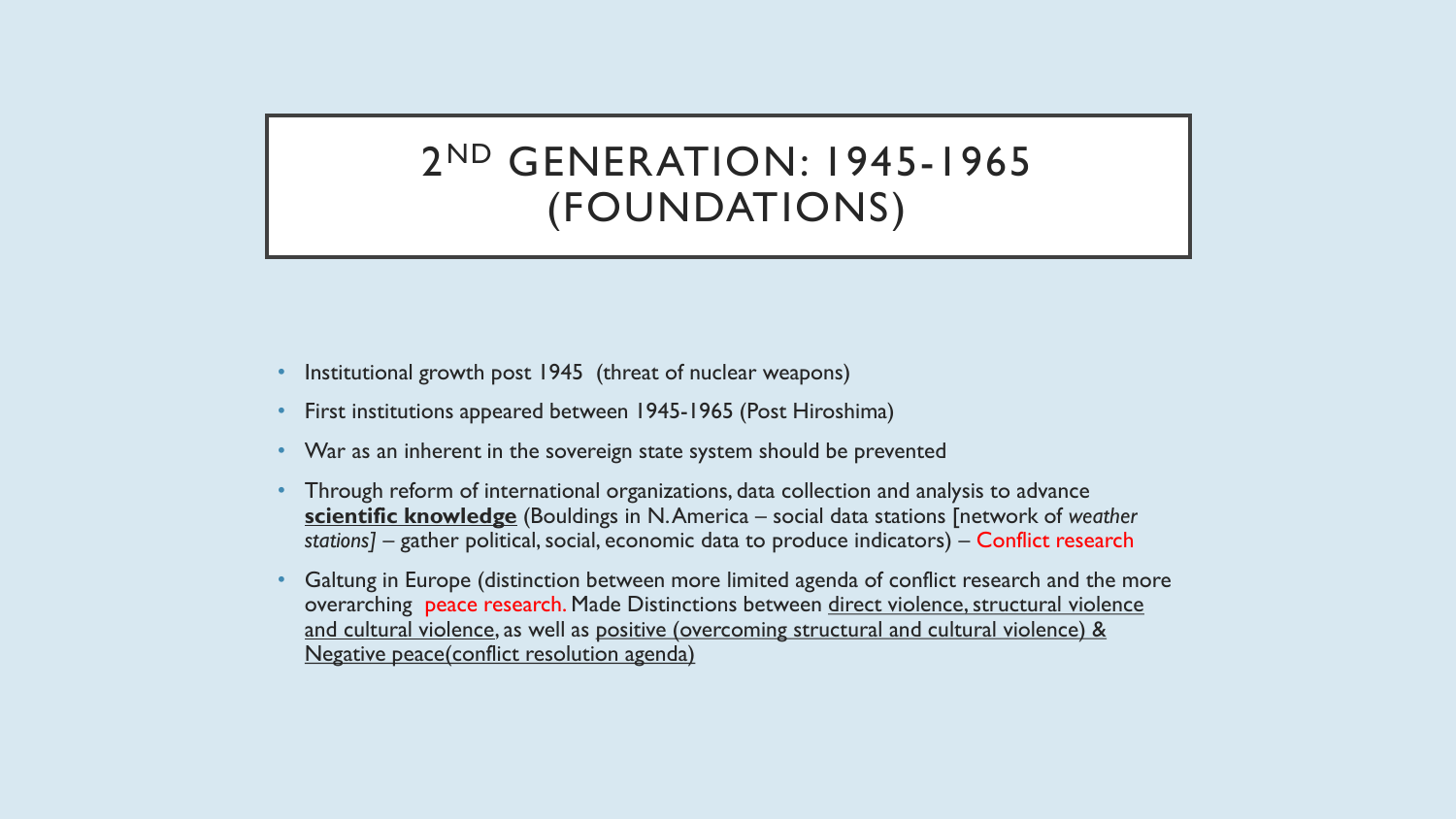## 2 ND GENERATION: 1945-1965 (FOUNDATIONS) MOVE TO MULTIDISCIPLINARY APPROACHES (INSPIRED BY)

- systems theory: new lingo and set of explanations for the cooperative and competitive behavior of social beings.
- Games theory: means of analyzing the variety of options and orientations available to conflict parties,
- Organizational theory: promoted mutual gain and alternative dispute resolution
- Drawing on multidisciplinary (Georg Simmel 1922 Conflict and the Web of Group affiliations) – conflict as intrinsic in human nature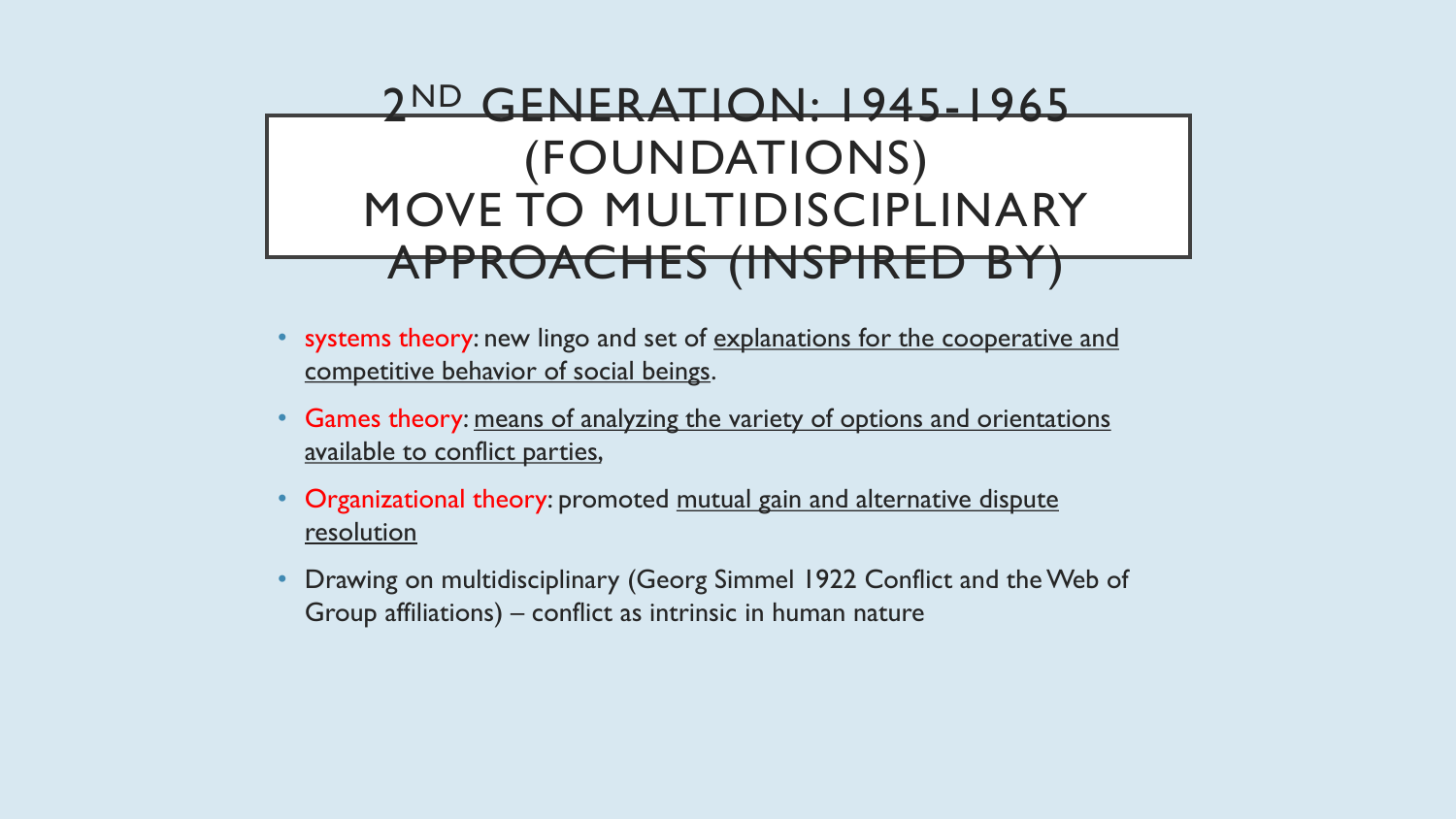$$
I^{ST} 8 2^{ND}
$$

• State centric approaches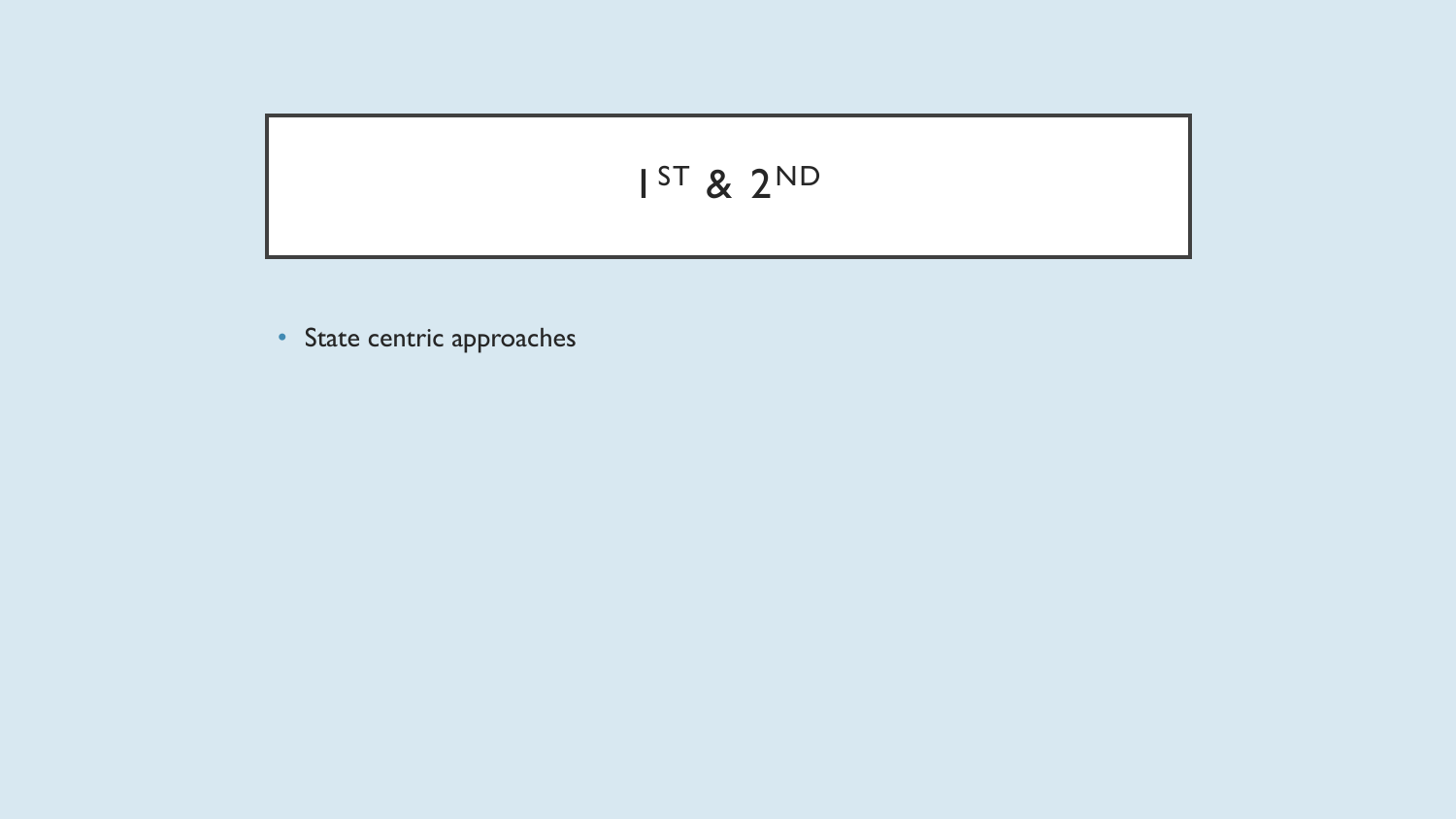#### 3 RD GENERATION 1965-1985 (CONSOLIDATION) CR DEFINED DRAWING ON A WIDE RANGE OF DISCIPLINES

Defined its specific subject area in relation to:

- 1. Avoiding nuclear war
- 2. Removing glaring inequalities & injustices in the global system
- 3. Achieving ecological balance and control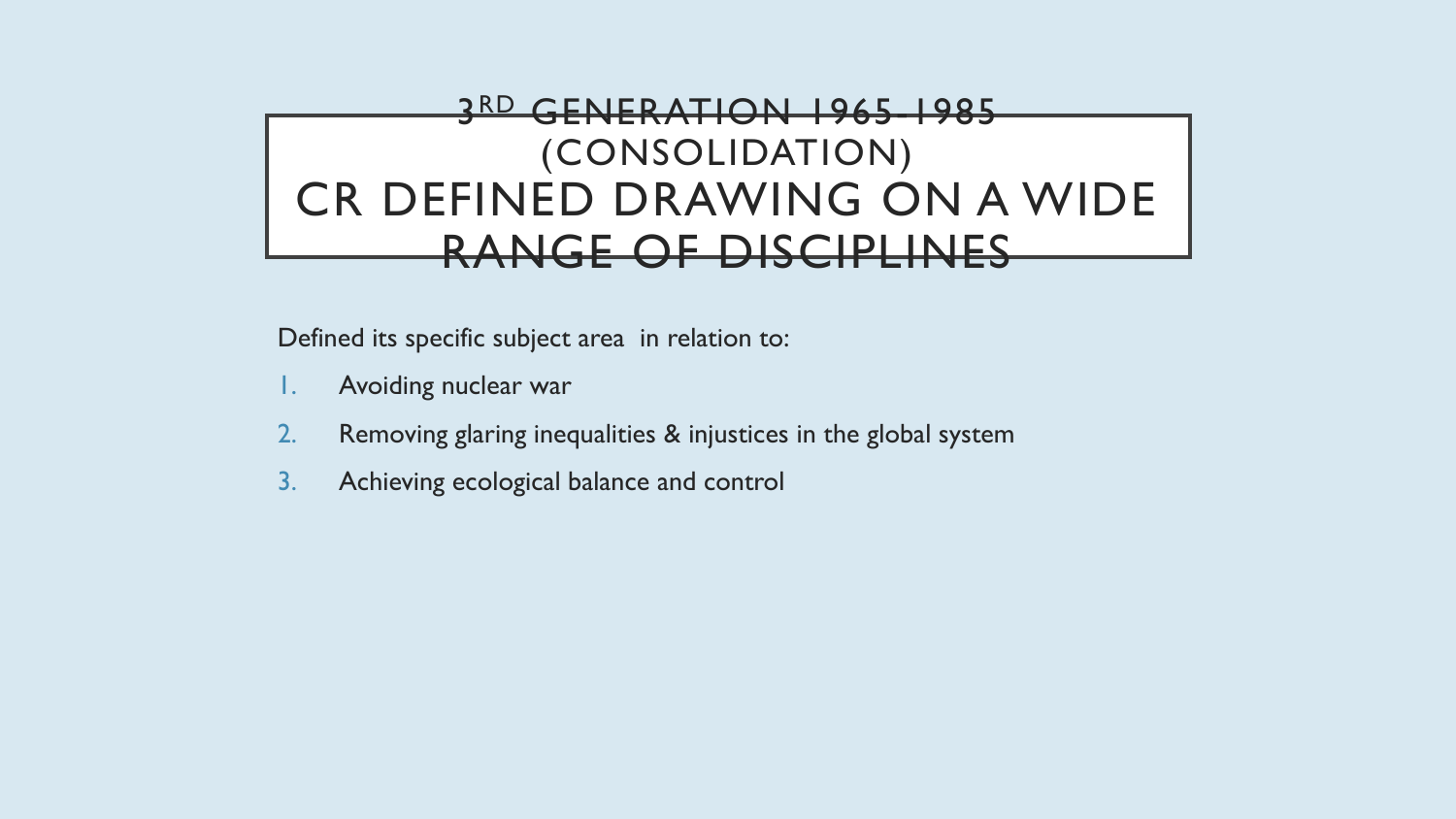#### ELABORATED A THEORETICAL UNDERSTANDING OF DESTRUCTIVE CONFLICT AT 3 LEVELS

- 1. The interstate level: main effort to ease tension between the superpowers into win-win agreements (result 1963 Limited Test Ban treaty …
- 2. Domestic politics: building expertise in family conciliation, labor & community mediation & alternative dispute resolution
- 3. Between the two (internal/external): most significant developments in the 70s and 80s thinking about deep rooted conflicts [intractable conflicts] (international an domestic causes of conflict erased) **emphasis on good governance (constitutional level) & intergroup relations (community level)**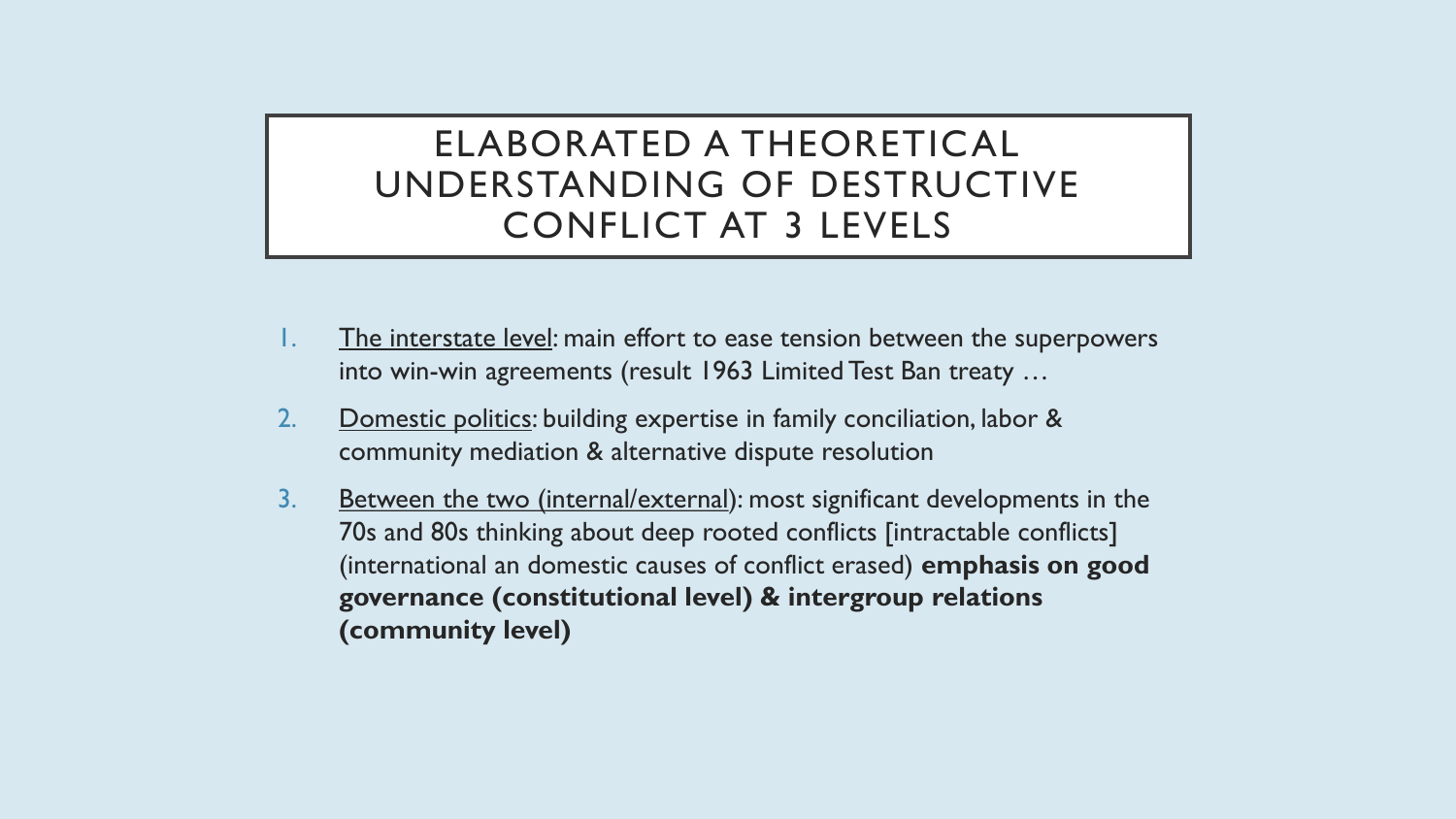#### 3 RD GENERATION OF CR

• Looked at Civil Society and used a less state-centric lens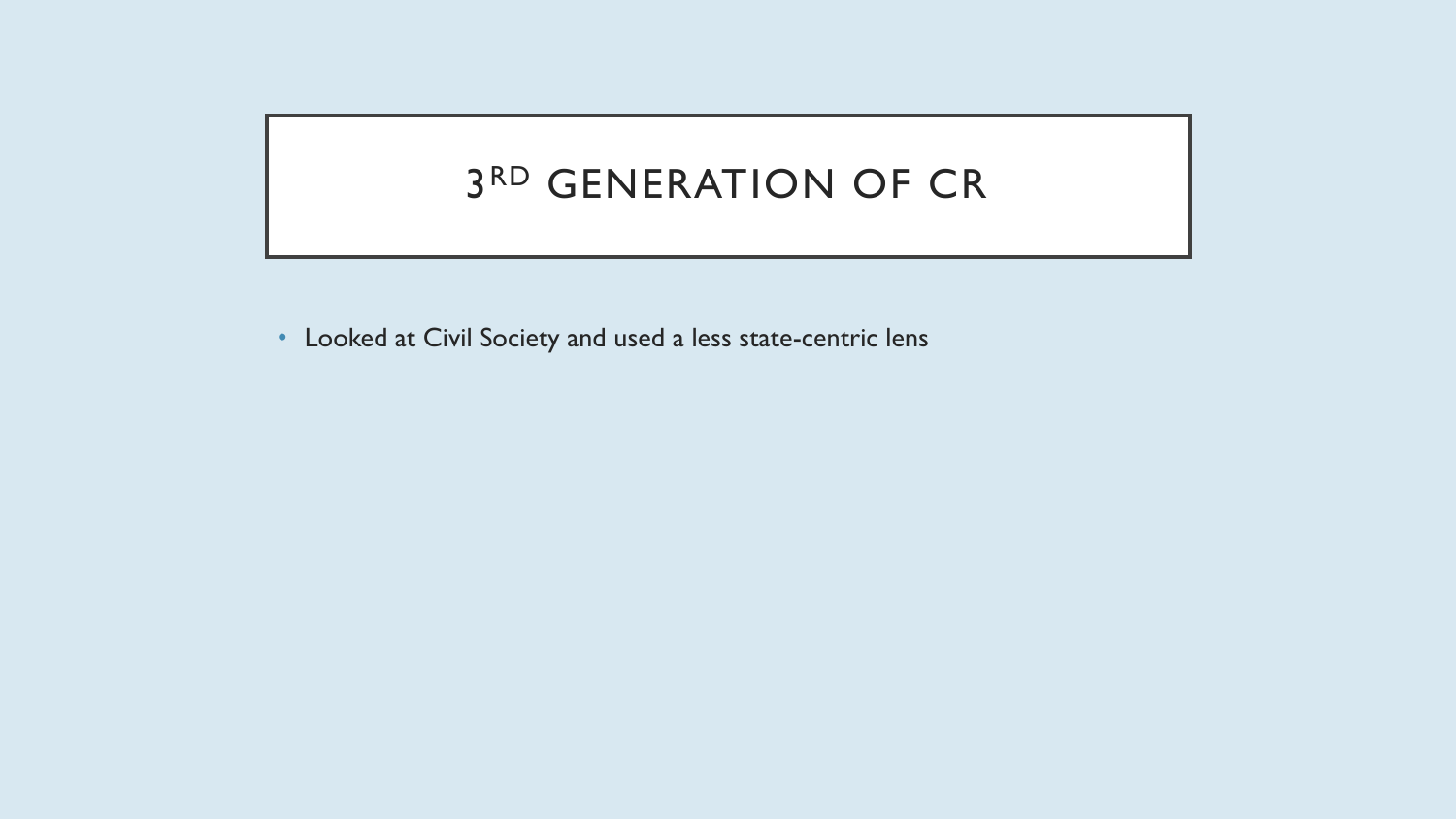#### 4 TH GENERATION: 1985-2005 (RECONSTRUCTION)

- End of the Cold War
- CR central to redefining the New World Order & confront the new challenges which arose with this
- Development of professional quantitative & qualitative methodologies for conflict analysis & interpretation (multi method lens)
- Focus on internal conflicts, small wars, civil wars, ethnic conflicts, and conflict in postcolonial states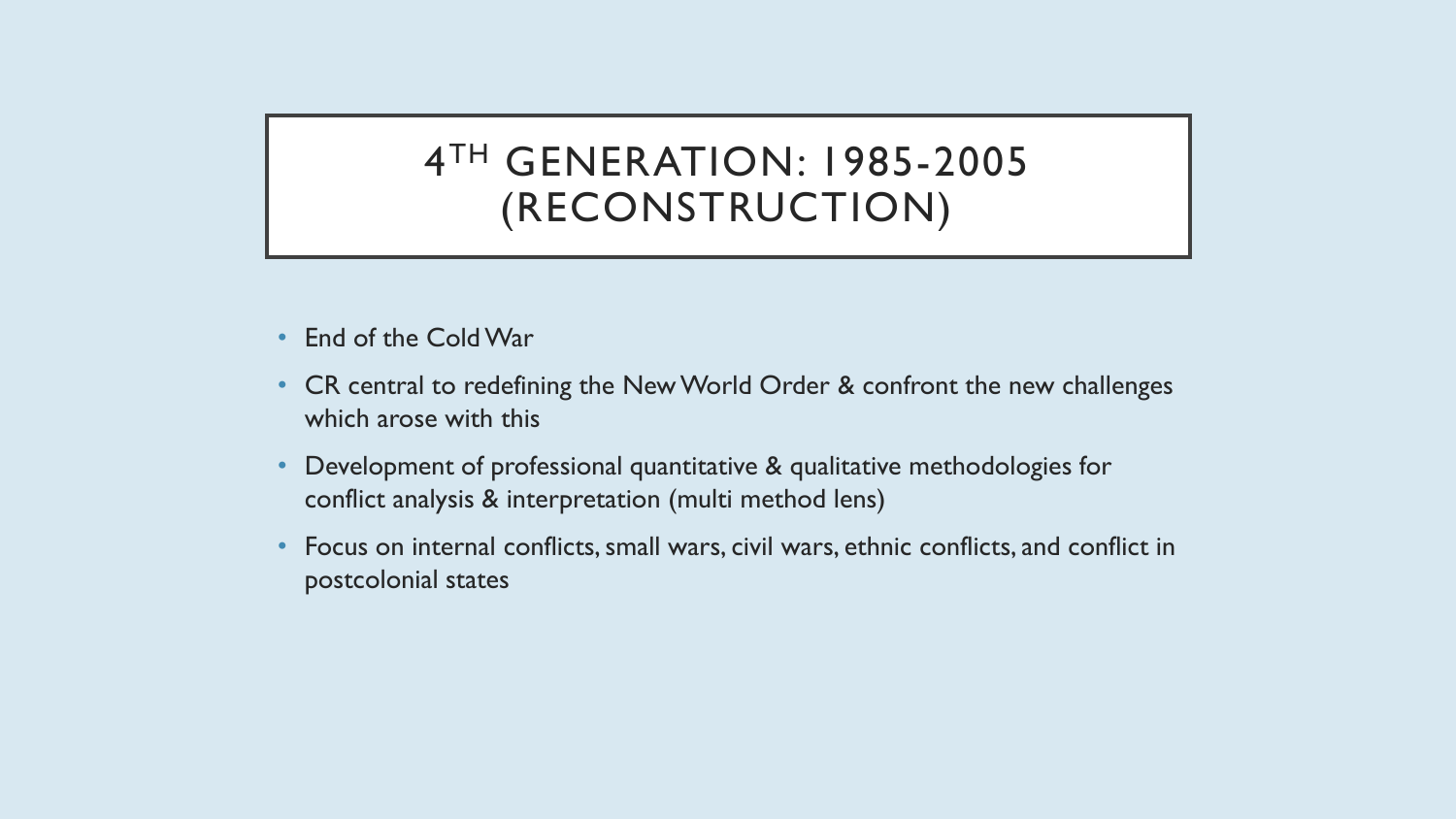#### **1. Conflict complexity**:

- a) Dynamic complexity: cause and effect are non-linear and are unpredictable (need for systemic approach)
- b) Social complexity: presence of conflicting views about the problem (participative approach)
- c) Generative complexity: former solutions no longer working (creative approach

Conclusion: acknowledging the complex web of interactions (Lederach)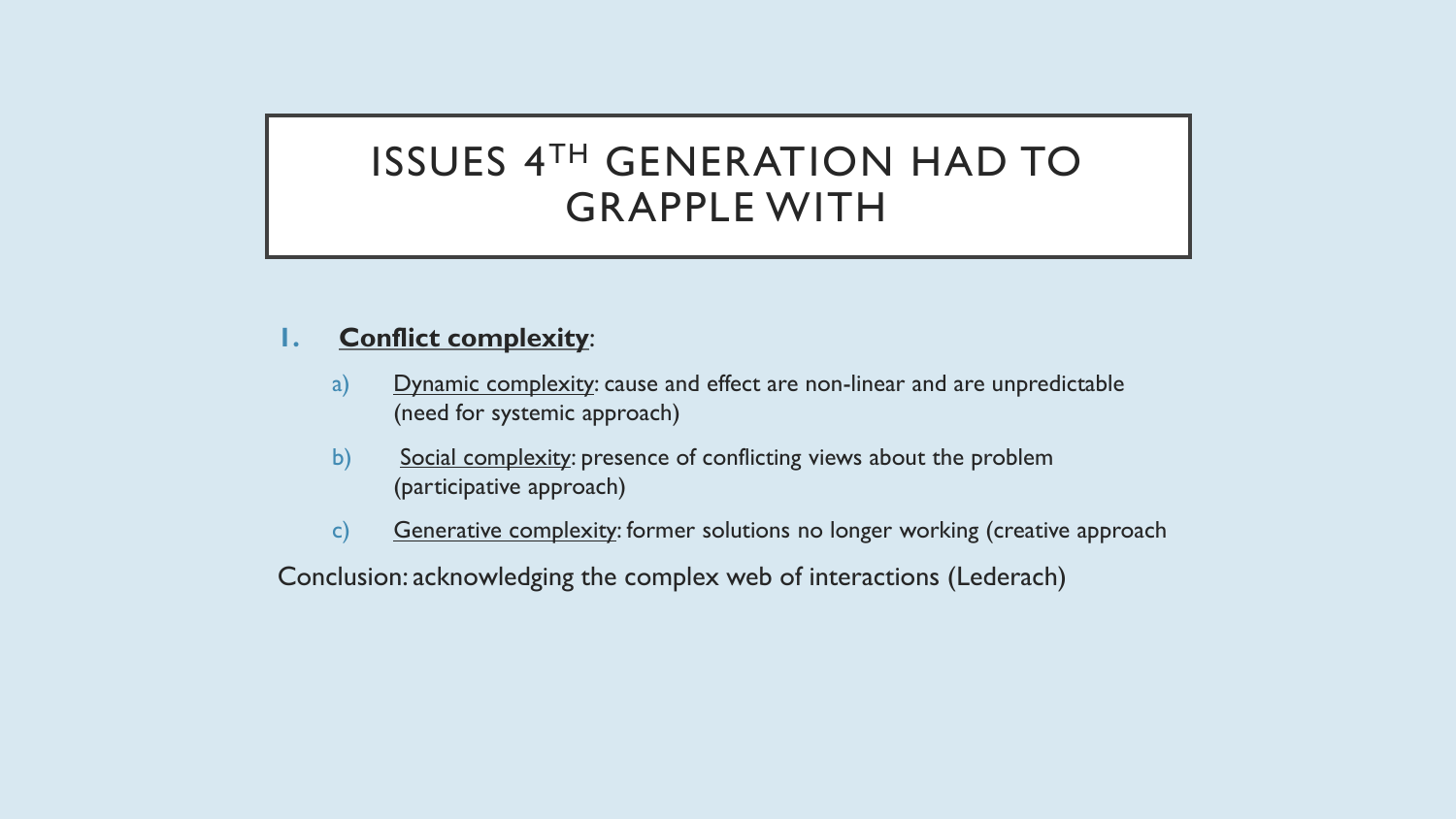#### **2. Conflict asymmetry**:

- Parties are unequal in power
- Traditional mediation, dialogue, and problem solving approaches are inadequate
- Emphasis on works on ethics (Habermas) and a transformative approach that addresses asymmetry. (communication free from coercion)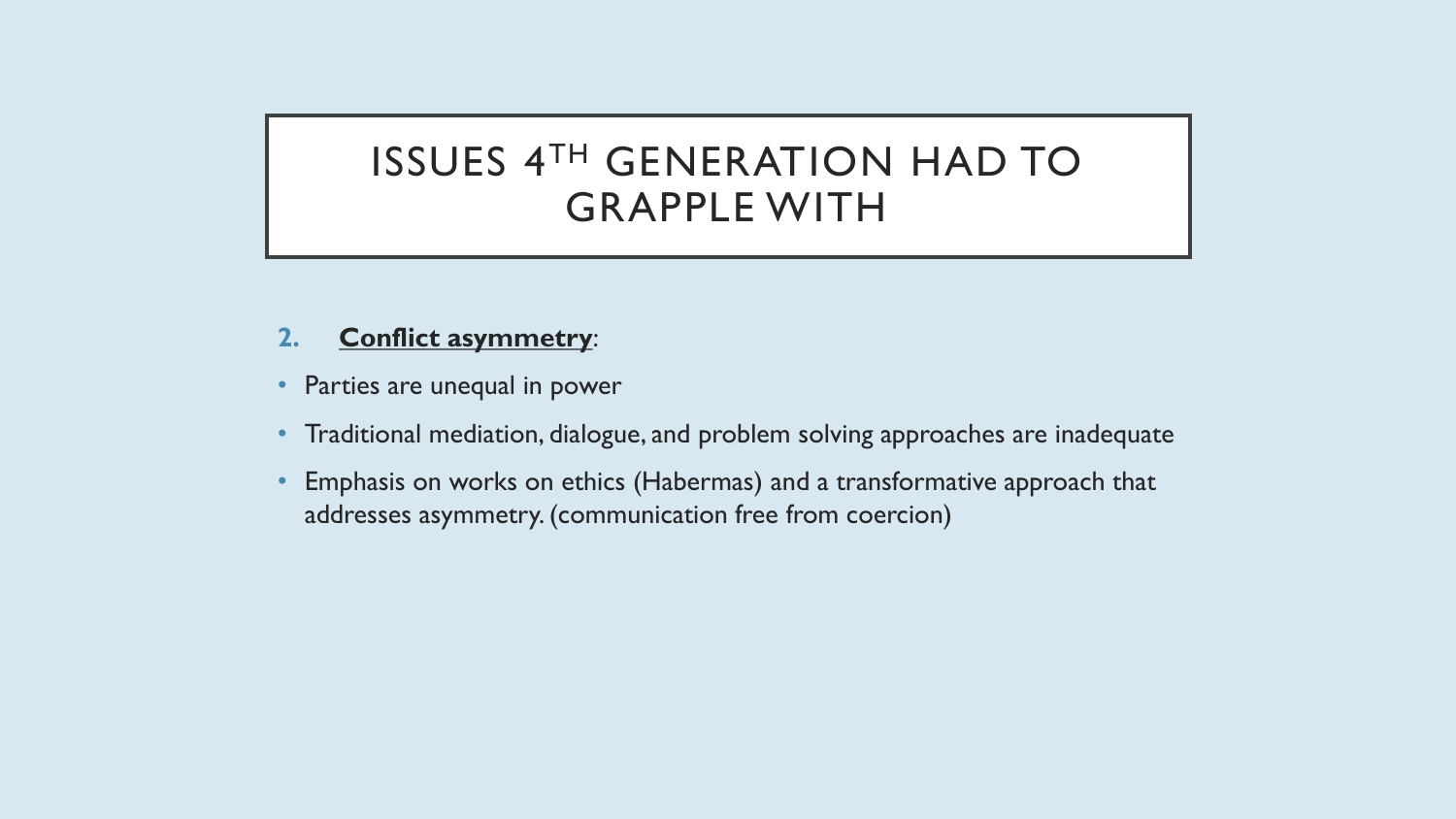#### **3. Cultural Diversity**

- Controversy about 'religious wars', 'global Jihad' and 'global war on terror,' (A Clash of Civilization?)
- Utilizing intercultural dialogue to manage conflict between and across cultural divides (dialogues as a mutual interpretation of texts)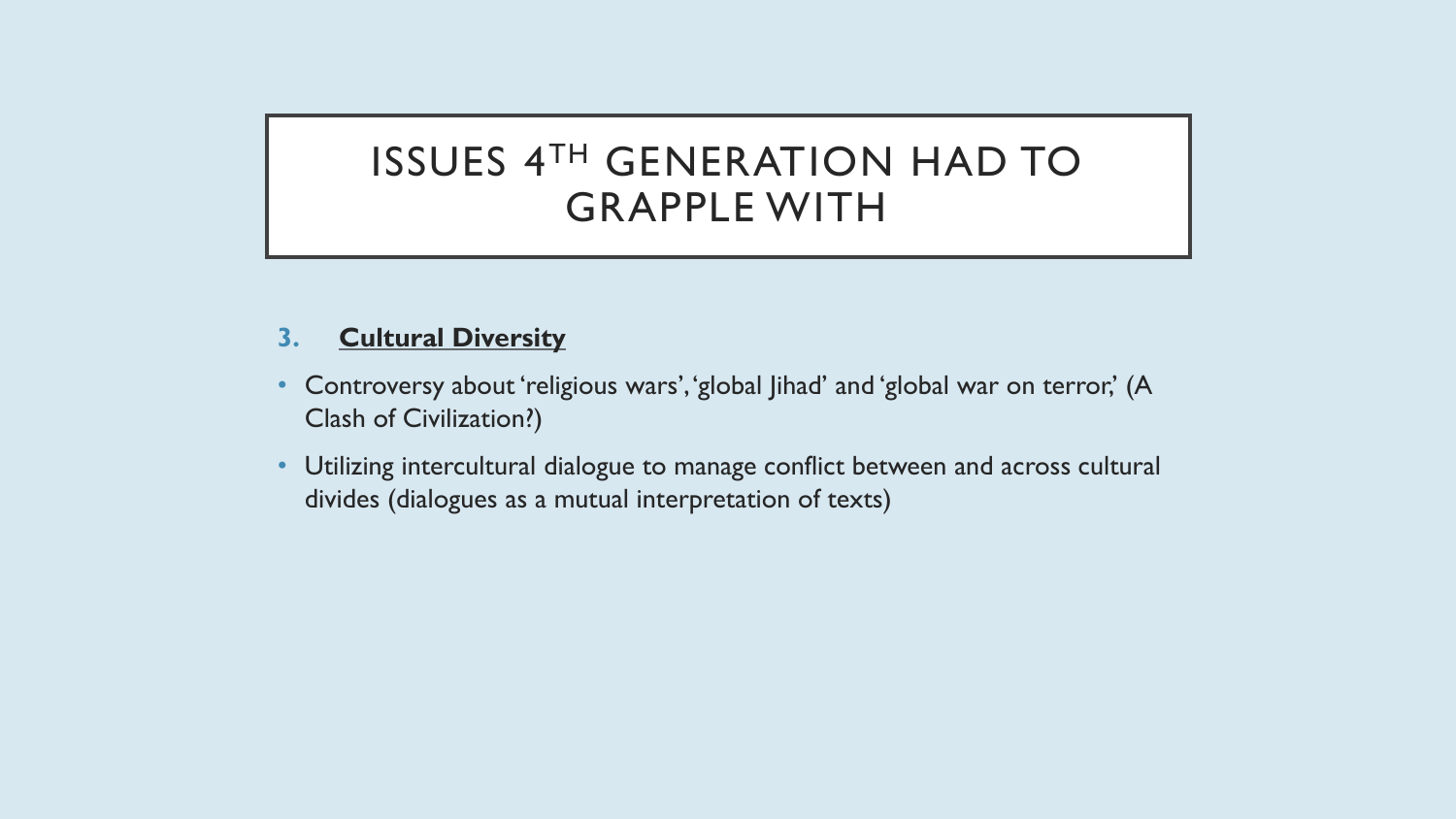#### **4. Conflict Intractability**:

- Conflicts which defy all efforts at settlement
- Need to determine the invisible dynamics of those conflicts which do not end in settlements or reconciliation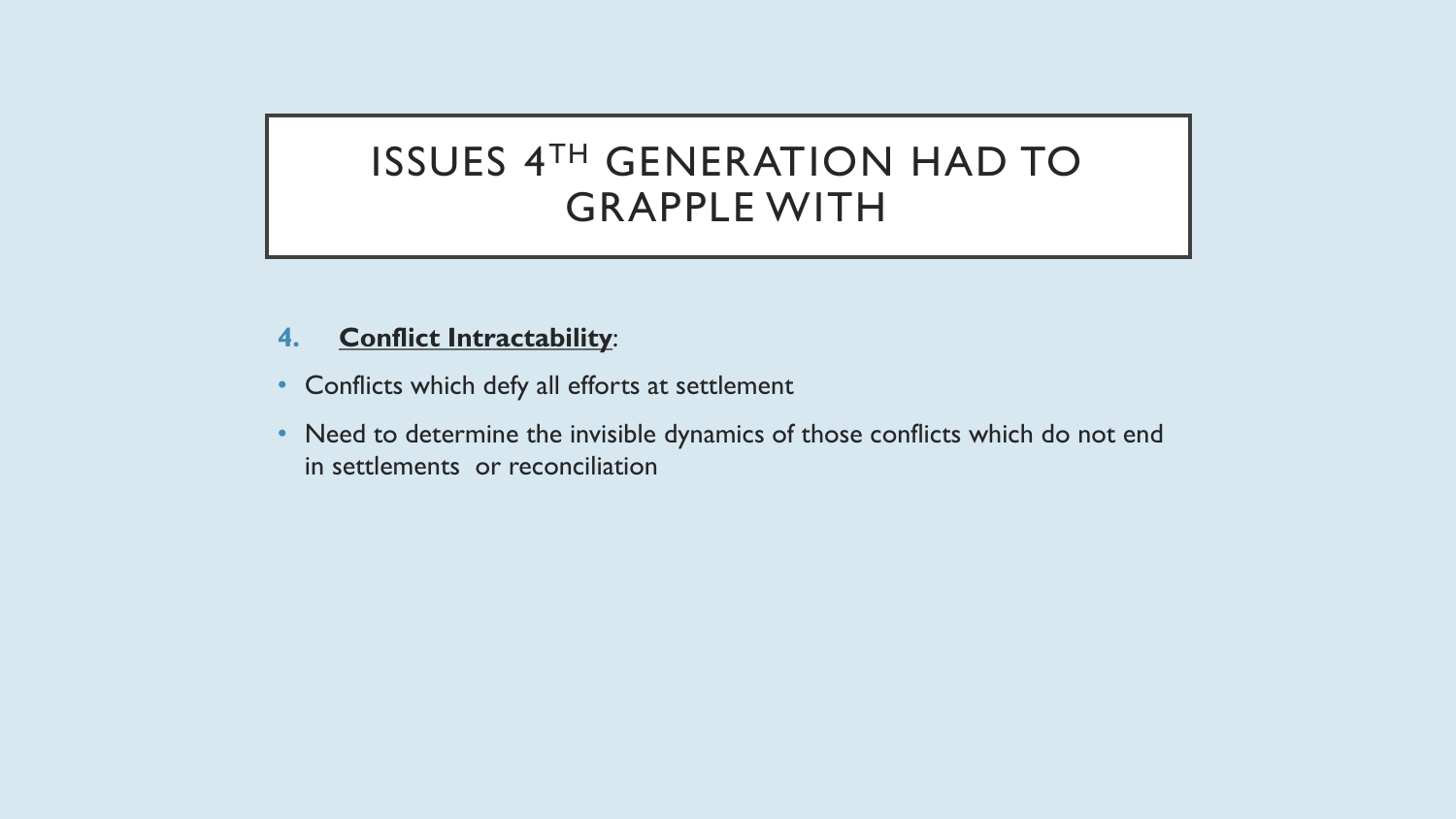### 4 TH GENERATION

• Combined and linked both state centric (top down) and civil society (bottom up) approaches as well as local, regional and international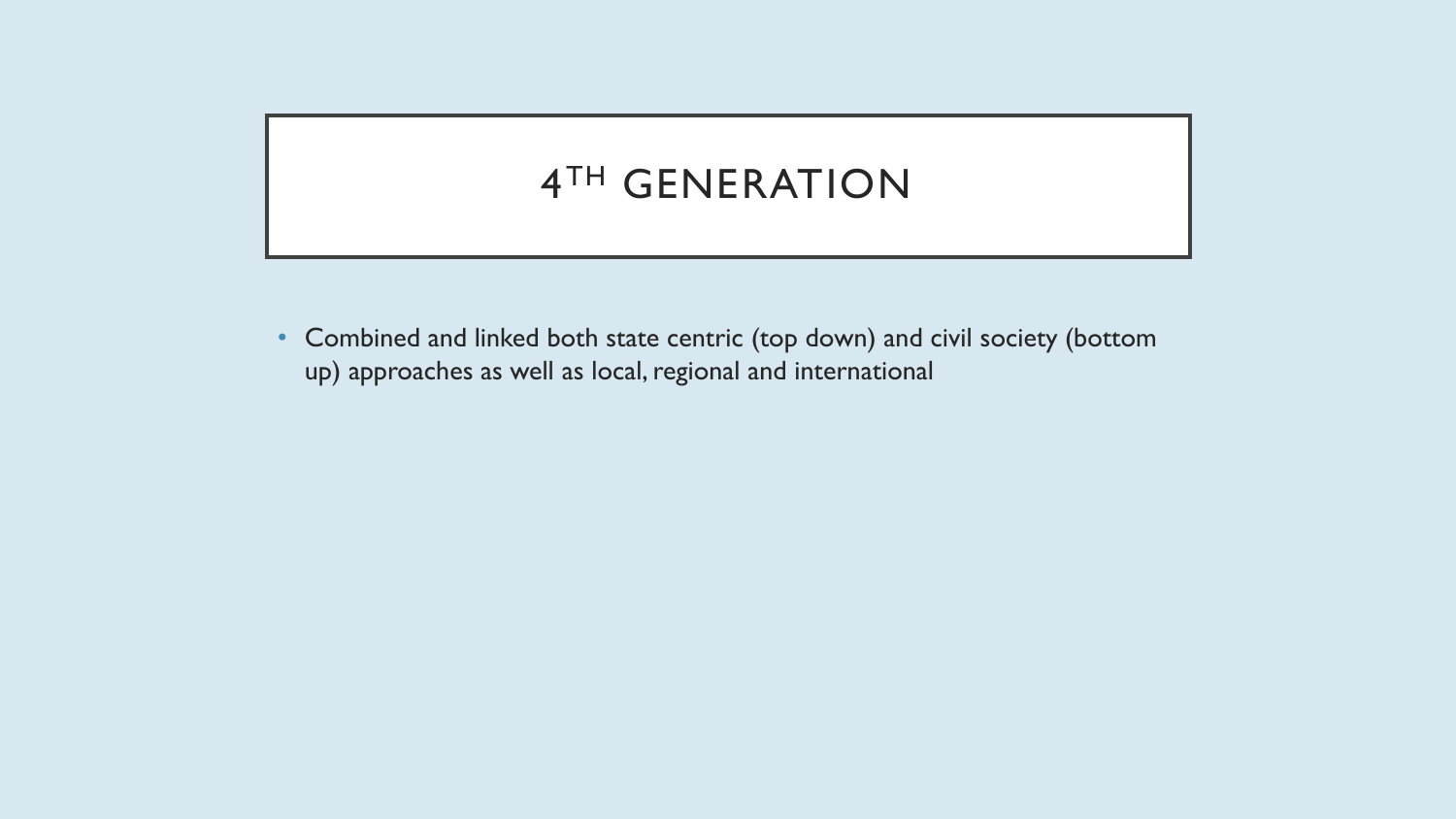# THROUGH THE 4 GENERATIONS: CONSTANT EFFORTS TO DEFINE DS & CONCEPTS OF CR

Two main concerns predominate:

- 1. Identify the conditions for a new world order based on conflict analysis, conflict prevention and problem solving
- 2. To mobilize and inspire stakeholders through the promotion of a nonviolent peacemaking culture.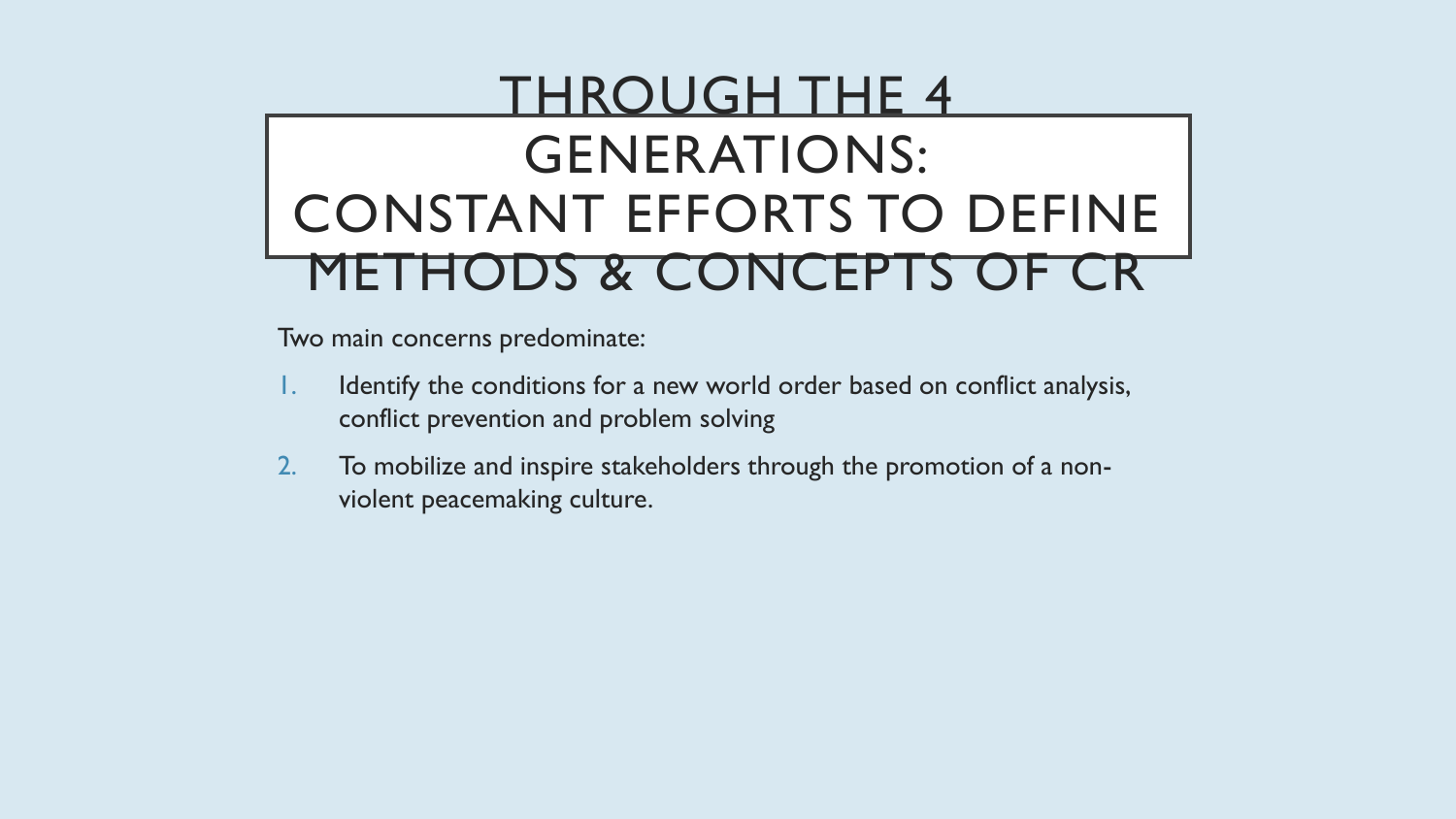#### WITH THOSE TWO CONCERNS IN MIND

5<sup>th</sup> generation: CR emerged as a discipline associated with the promotion of peace on three levels

- 1. Radical reformation of world political systems
- 2. Promotion of anti-war and pro-peace politics
- 3. Fashioning methodologies and processes that aspires to proactive peacemaking projects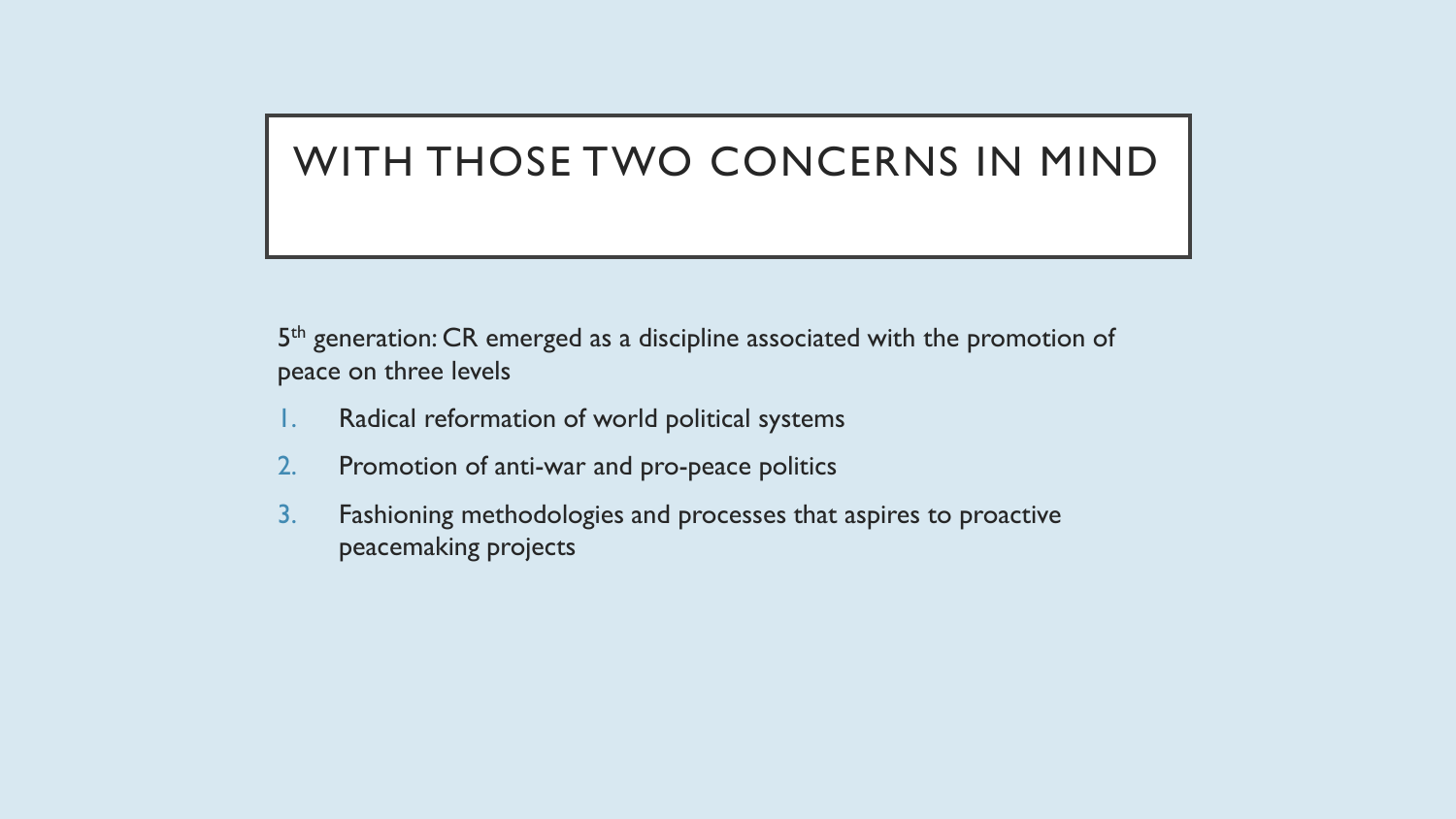### 5TH GENERATION – THE C21ST (THE COSMOPOLITANS)

- Is it possible to find a unified theory of CR?
- Since the systematic study of CR as a discipline; today there are discrepancies between the different schools have been reduced.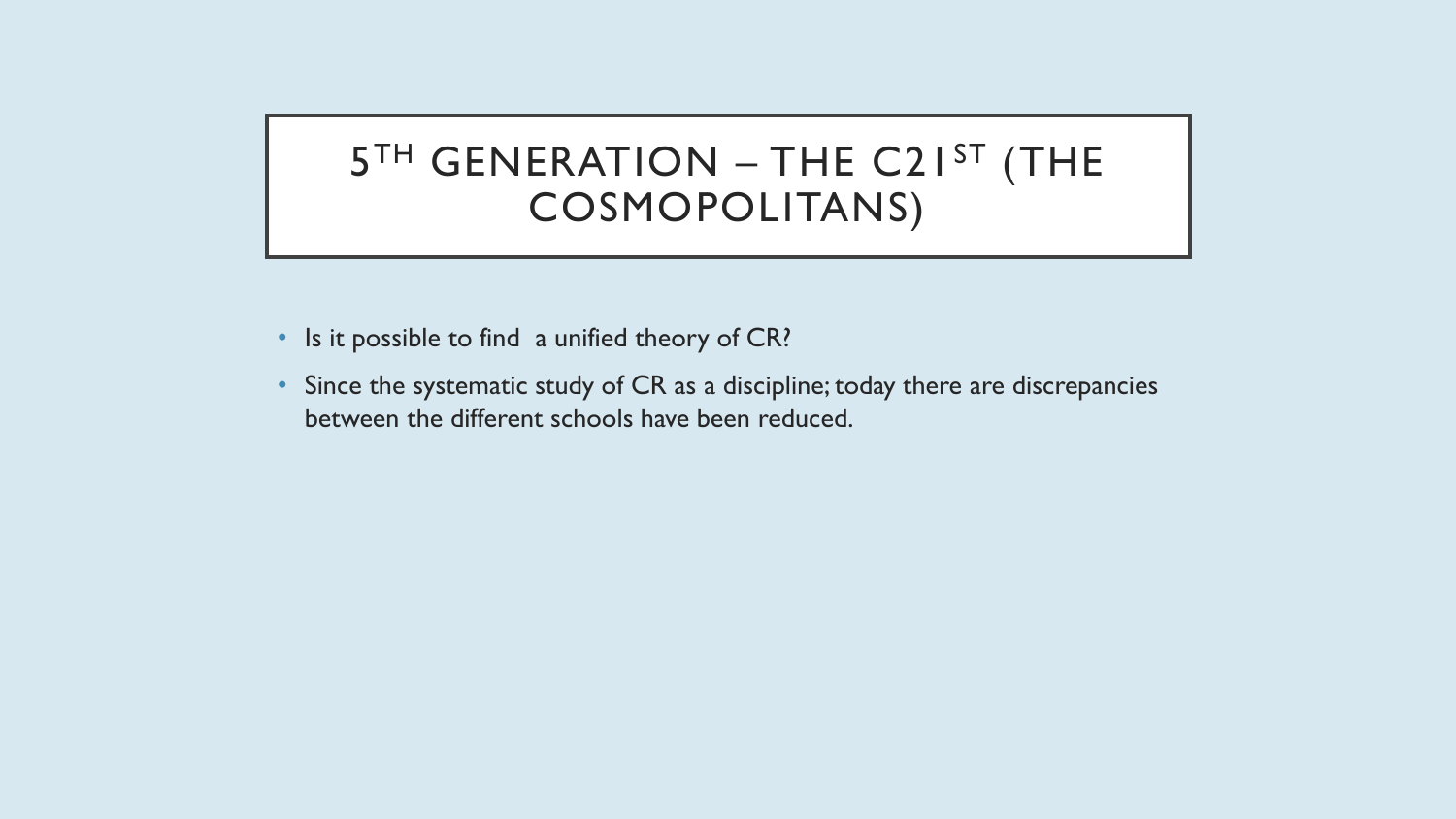#### CONTEXT TODAY

Wars today are about:

- Statehood
- Governance
- Role & status of nations and communities
- Communities within states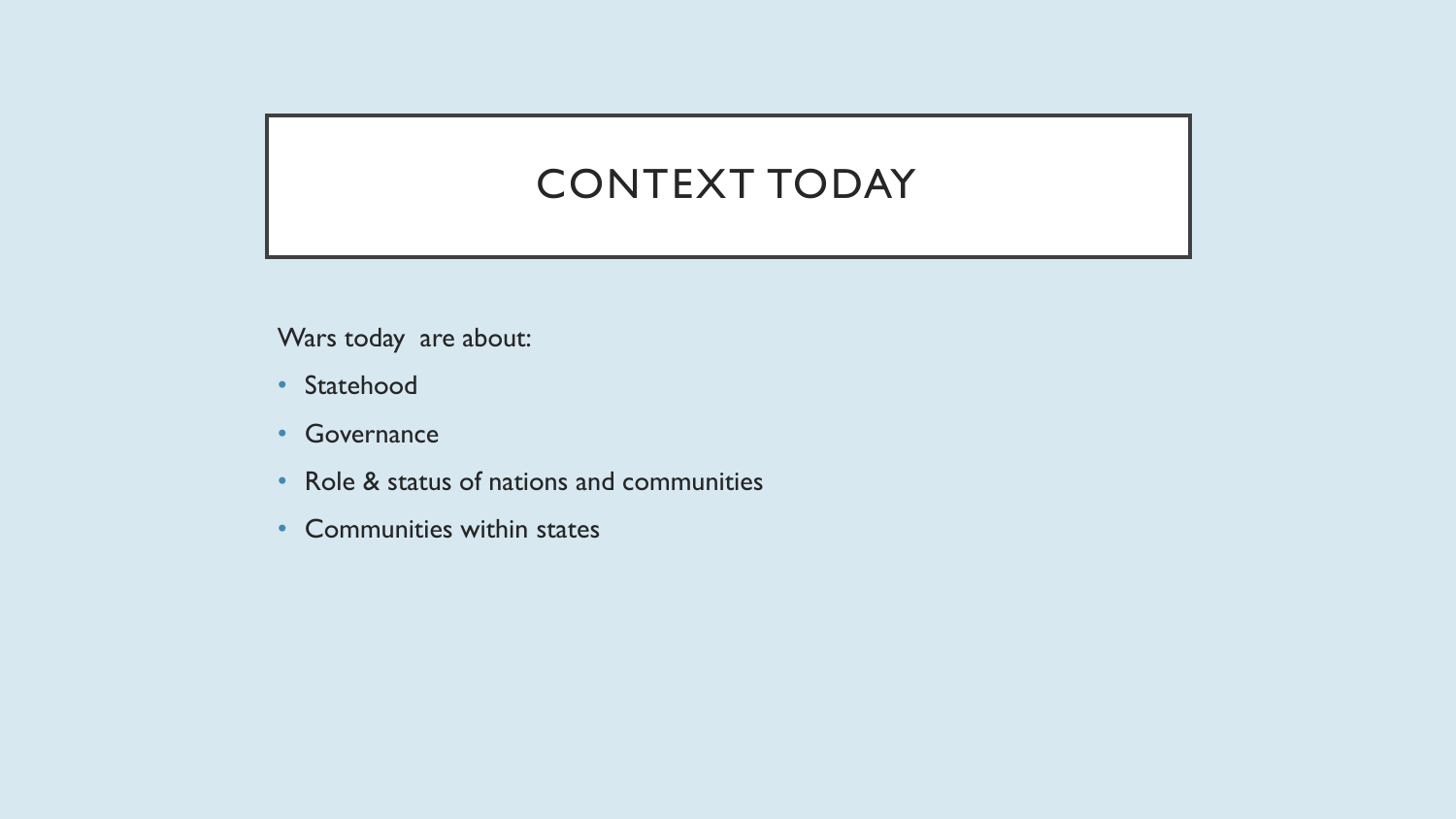### NEW DEVELOPMENTS IN PATTERNS OF **CONFLICT**

Wars of a third kind

- Political goals: consolidation of new forms of power based on ethnic homogeneity
- Ideologies: tribalist and communalist identity politics
- Forms of moblilization: fear, corruption, religion, media
- Mode of warfare: fragmented and dispersed, paramilitary and criminal groups, child soldiers, light weapons…
- War economy: external assistance, parallel economy (trafficking, drugs…)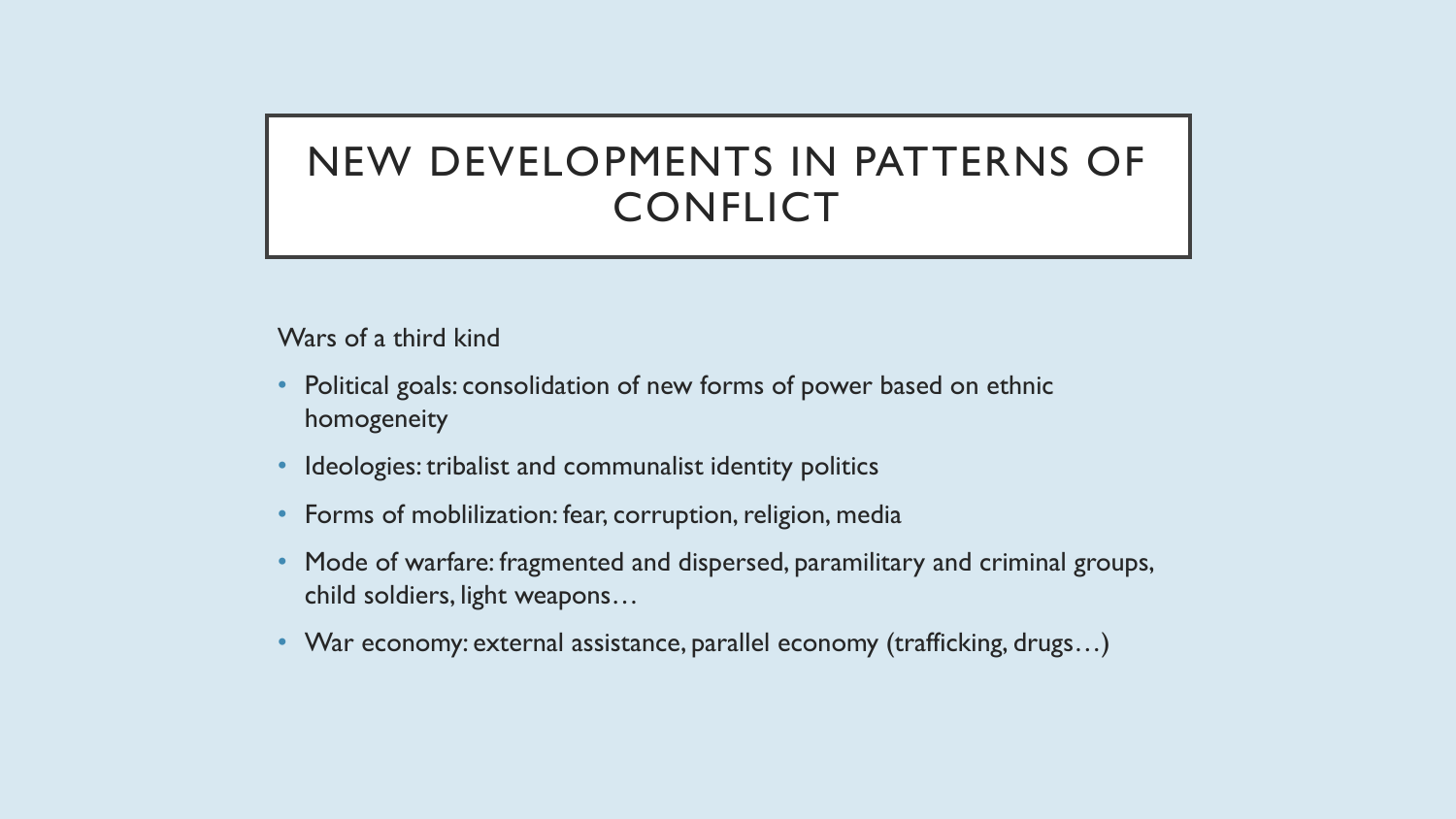#### WAYS OF RESOLVING CONFLICT

- Problem Solving approach (looks beyond frames)
- "imaging the future" (we live in a social space that moves from the past to the future)
- Global civic culture